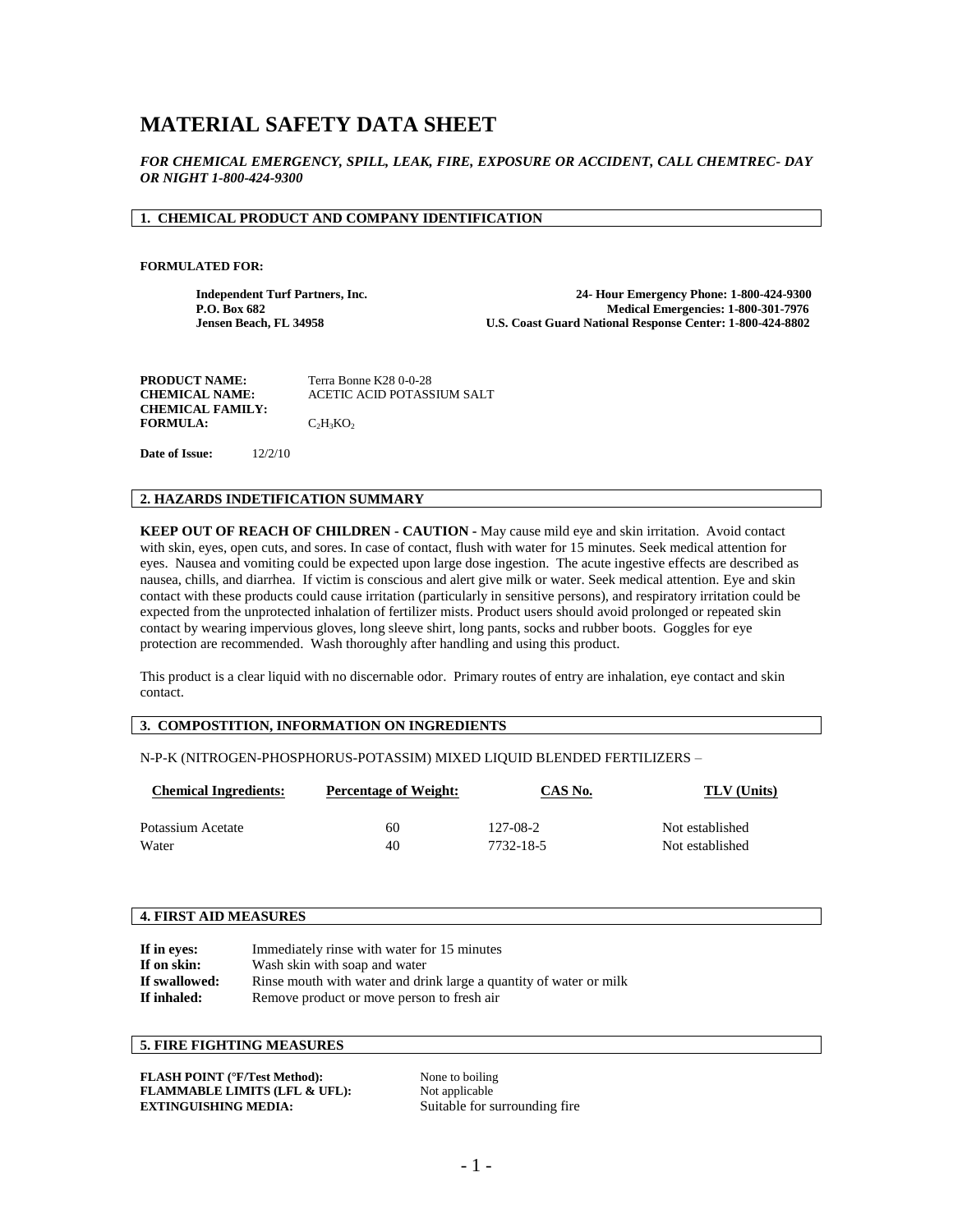**HAZARDOUS COMBUSTION PRODUCTS:** Carbon monoxide and/or carbon dioxide SPECIAL FIRE FIGHTING PROCEDURES: Not applicable **SPECIAL FIRE FIGHTING PROCEDURES:** 

# **6. ACCIDENTAL RELEASE MEASURES**

### **STEPS TO BE TAKEN IF MATERIAL IS RELEASED OR SPILLED:**

Confine the spill to a diked area or sump, if possible, and recover as much of the liquid potassium acetate as possible. Place in suitable containers. Reuse.

## **7. HANDLING AND STORAGE**

| <b>HANDLING:</b> | Avoid eye contact and prolonged skin contact. Respiratory protection is normally not required     |
|------------------|---------------------------------------------------------------------------------------------------|
|                  | unless excessive heat or reaction occurs resulting in carbon dioxide or carbon monoxide. Use self |
|                  | contained breathing apparatus if using in enclosed areas. Sealed containers may develop pressure, |
|                  | open with caution. Wash hands thoroughly after handling the product.                              |
| <b>STORAGE:</b>  | Store in the original labeled container in a cool place away from direct sunlight. Keep separate  |
|                  | from food and feed products and out of reach of children and animals.                             |

#### **8. EXPOSURE CONTROLS / PERSONAL PROTECTION**

**ENGINEERING CONTROLS:** Not normally required.<br> **RESPIRATORY PROTECTION:** Not normally required. **RESPIRATORY PROTECTION: PERSONAL PROTECTIVE EQUIPMENT:** Rubber or plastic gloves, Safety goggles and face shield

#### **9. PHYSICAL AND CHEMICAL PROPERTIES**

| <b>APPEARANCE AND ODOR:</b>          | Clear liquid, odorless |                                                                                                             |
|--------------------------------------|------------------------|-------------------------------------------------------------------------------------------------------------|
| <b>SOLUBILITY:</b>                   | Complete               |                                                                                                             |
| pH:                                  | $8.5 - 10.0$           | <b>BULK DENSITY:</b> 11.08 lbs / gallon                                                                     |
| <b>SPECIFIC GRAVITY (Water = 1):</b> | 1.18                   | <b>BOILING POINT:</b> $>200$                                                                                |
| <b>VAPOR PRESSURE:</b>               | Not established        | <b>EVAPORATION DATE:</b> Not established                                                                    |
| <b>PERCENT VOLATILE (by volume):</b> | Not applicable         |                                                                                                             |
|                                      |                        | Note: These physical data are typical values based on material tested but may vary from sample to sample. T |

Note: These physical data are typical values based on material tested but may vary from sample to sample. Typical values should not be construed as a guaranteed analysis of any specific lot or as specification items.

## **10. STABILITY AND REACTIVITY**

**STABILITY:** Stable for at least 2 years under normal conditions.<br>**INCOMPATIBILITY:** No data reported **INCOMPATIBILITY: HAZARDOUS DECOMPOSTITION PRODUCTS:** Will not occur. **HAZARDOUS POLYMERIZTION:** Will not occur.

## **11. TOXICOLOGICAL INFORMATION**

**Acute Oral LD** $_{50}$ (rat): >1500 mg/kg in rats **Acute Dermal LD50(rabbit):** not established **Eye Irritation (rabbit):** Not established **Skin Irritation (rabbit):** Not established **Inhalation LC<sub>50</sub>**(rat): Not established **Skin Sensitization (guinea pig):** Not established **Carcinogenic Potential:** None listed in OSHA, NTP, IARC, or ACGIH

#### **12. ECOLOGICAL INFORMATION**

**Ecotoxicology**: Due to the non-toxic classification of this product no negative impact on wildlife is expected.

**Biodegradation:** Oxidation and microorganisms.

#### **13. DISPOSAL CONSIDERATIONS**

**Waste disposal:** Contaminated absorbents and surplus product should be buried in accordance with any local legislation.